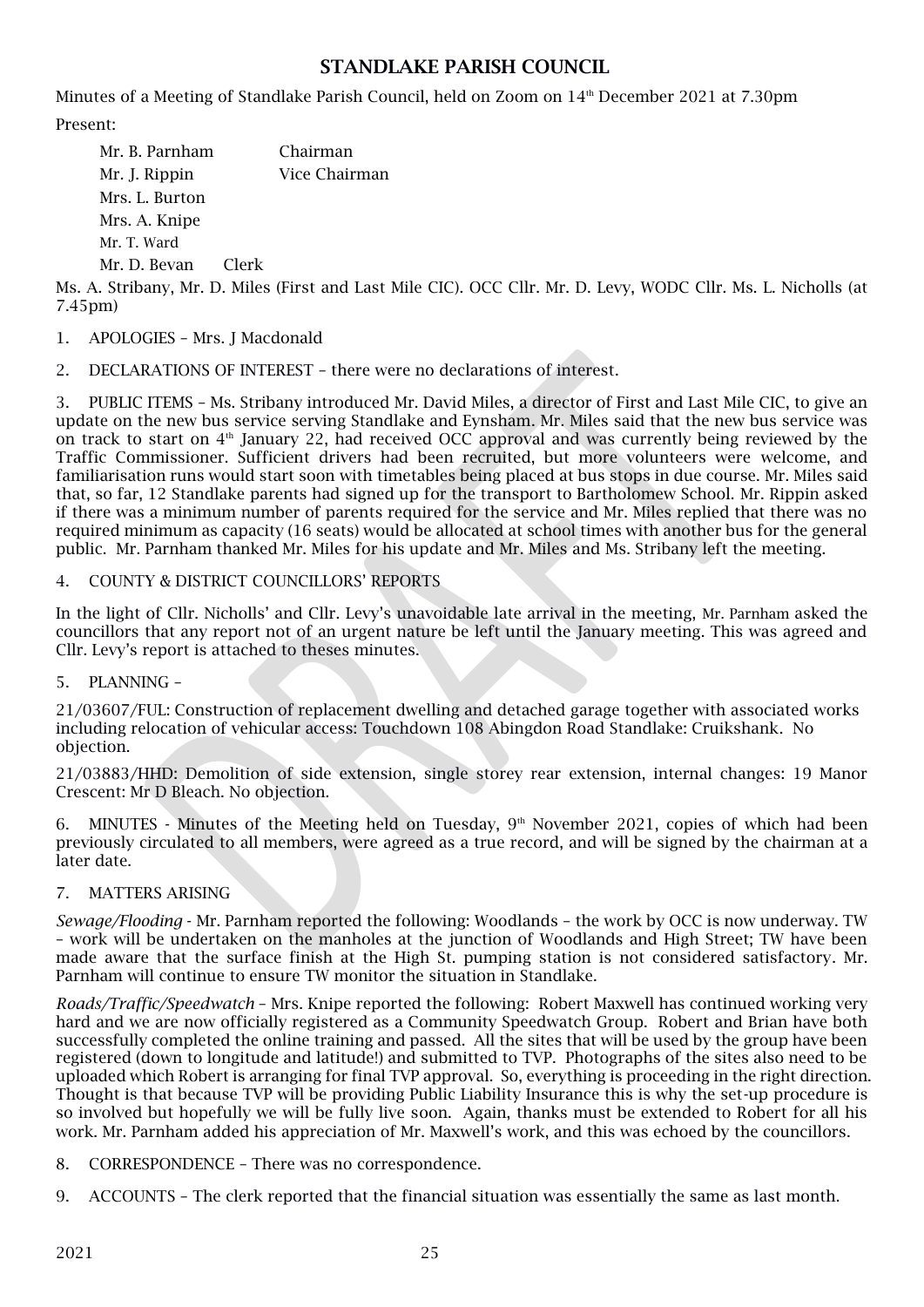## STANDLAKE PARISH COUNCIL

For approval/payment:

| Absolute Solutions - bus shelter       | £374.26  |
|----------------------------------------|----------|
| Absolute Solutions - mowing/repairs    | £495.00  |
| C Cleland - churchyard mowing          | £352.50  |
| Absolute Solutions - Hornsway clearing | £60.00   |
| Volunteer Link Up - donation           | £50.00   |
| D C Bevan - clerk salary & exp         | £1519.70 |

These payments were approved.

10. BUDGET 2022/23 – The clerk reported that the budget document circulated to councillors was, apart from the format, the same as that discussed at the November meeting. The clerk said that he had approached Mark and Gary Pascoe and asked if there would be an increase in the Absolute Solutions charges for grass cutting as this had not changed for several years, and they have declined to do so. Mr. Parnham said thanks were due to the Pascoe brothers for this and their willingness to carry out urgent work for the council at short notice. The clerk then proposed that the budget be accepted, and the FY 22/23 Precept be set at £25000 – the same figure as last year; this was seconded by Mrs. Burton and passed unanimously.

11. DATE OF NEXT MEETING - The next meeting will be held on Tuesday  $11<sup>th</sup>$  January 2022 at 7.30pm. Depending on the COVID status the meeting will be held on Zoom.

12. There being no further business, the meeting closed at. 7.50pm.

Chairman .................................................................... Date …………………………………………………

#### OCC news 14 December 2021- Cllr. Dan Levy

I need to start with Covid. Rates in Oxfordshire are high and rising, and the new, Omicron variant is a great worry, and we can see that because Oxford is a centre of travel both nationally and internationally, that are seeing more cases locally, on top of the ones already announced. So it is vital that people are sensible, follow the rules about masks, and take care. There are local drop in centres for boosters in Witney and Kidlington, unfortunately with significant queuing, made much worse by the recent announcements from 10 Downing St which gave no notice to those providing vaccinations.

The main activity at County Hall at present relates to the budget for next year. This is now out to public consultation, and you can find it on the County Council website along with lots of detail [Council proposes](https://news.oxfordshire.gov.uk/budget-202223/)  [investments in greener and fairer priorities and plans to meet future funding challenges \(oxfordshire.gov.uk\)](https://news.oxfordshire.gov.uk/budget-202223/) 

Although consultation weariness has probably set in among most of us in the area, I would urge people to contribute.

It has been a challenging task to create a balanced budget given the very large number of things we want to do and the very limited available funds. There clearly are lots of things that we have to improve in key areas like adult social care and children's services. It is incredibly frustrating that we are having to spend the money that the government has awarded as housing infrastructure funds on a set of road changes that we don't think will be effective when we could spend it elsewhere, but we are unable to change these commitments made by the previous administration.

One area of spending that will be challenged, but of great significance to people in Standlake, is home to school transport, and I would urge residents to make their voices heard. There is a "deep-dive" review of Home to School transport being undertaken, and a number of rural areas have similar issues with the rules and their application to those in Standlake, eg that the nearest secondary school isn't the one that most pupils are encouraged to attend.

The HIF2 arrangements – better known as the A40 changes – are likely to go for formal planning permission early in the new year, which will herald a formal consultation period, and residents and parish councils will be able to have their say. My view is that the officers have done a good job of improving what was originally proposed, and that given that we are unable to change the project fundamentally, we can at least look forward to better placed bus stops, easier road crossings and some bus and cycling improvements, even if there are significant areas that should be changed even more.

Oxfordshire County Council has taken over parking enforcement in Vale of White Horse and South Oxfordshire, and has increased the amount of enforcement to keep roads and pavements clear. It would be